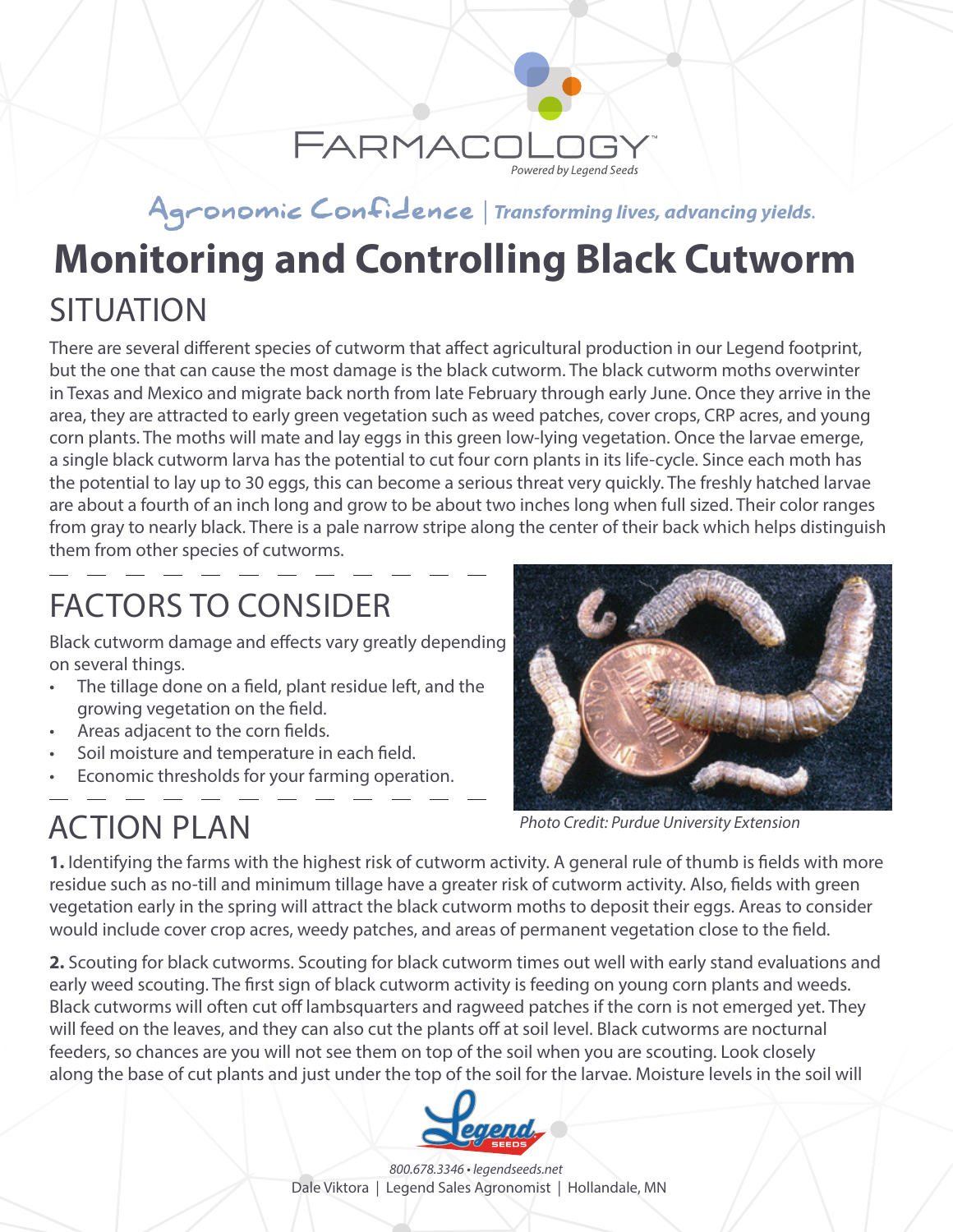FARMACOL

along the base of cut plants and just under the top of the soil for the larvae. Moisture levels in the soil will determine how deep you need to look for them. If the soil has adequate moisture, the larvae will be near the top, but if the soil is drier, they will be deeper.

**3.** Determining if control is needed. After scouting, if you have discovered damaged plants and have found the larvae, then you should take the following steps. First, flag an area and do a stand count. Then, return the next day to see if the damage is ongoing. The general threshold is two to three percent of the plants are cut or wilted from feeding when the larvae are ¾ inch long or less. Now, if the larvae found are larger than ¾ inch, then the threshold increases to five percent of the population showing damage. This is because smaller larvae cause more damage than larger larvae. These thresholds can change due to commodity prices and the plant population. For example, if we are starting out with a final stand of 35,000 plants per acre, we can withstand more plant damage than a starting stand of 29,000. If control is needed, cutworms can be controlled well by rescue applications of insecticides.

The black cutworm threshold is dependent on the size of the larva. Use the following steps to detemine thresholds and your potential yield loss.

- **a.** Count the number of plants cut in 1/1,000 of an acre.
- **b**. Determine average instar stage of the black cutworm larvae using Table 1.
- **c.** Determine corn leaf stage and soil moisture condition. Soil moisture is considered inadequate if the top three to four inches are dry and rain is not in forecast.

|      |           | <b>Head Capsule Width</b>                   |  |  |  |  |
|------|-----------|---------------------------------------------|--|--|--|--|
| Inch |           | mm (range)   mm (range)                     |  |  |  |  |
| 1/3  | $7 - 9$   | $0.6 - 0.8$                                 |  |  |  |  |
| 1/2  | $12 - 25$ | $1.1 - 1.5$                                 |  |  |  |  |
|      | $25 - 37$ | $1.8 - 2.4$                                 |  |  |  |  |
|      |           | $2.5 - 3.3$                                 |  |  |  |  |
|      | $31 - 50$ | $3.6 - 4.3$                                 |  |  |  |  |
|      |           | Table 1   Body Length<br>$1, 1/2$   30 - 35 |  |  |  |  |

|  |  |  |  |  |  |  |  | <b>d.</b> Use Table 2 to find the yield loss factor. |
|--|--|--|--|--|--|--|--|------------------------------------------------------|
|--|--|--|--|--|--|--|--|------------------------------------------------------|

| <b>Table 2</b> |                                         | <b>Average Moisture Conditions</b><br><b>Number of Leaves (collars)</b> |     |     |     | <b>Inadequate Moisture Conditions</b> |     |     |     |     |     |
|----------------|-----------------------------------------|-------------------------------------------------------------------------|-----|-----|-----|---------------------------------------|-----|-----|-----|-----|-----|
|                |                                         |                                                                         |     |     |     | <b>Number of Leaves (collars)</b>     |     |     |     |     |     |
|                | Avg. Instar   Approx. days left to feed |                                                                         |     |     | 4   | 5                                     |     |     |     |     |     |
|                | 21                                      | 2.4                                                                     | 1.8 | 0.8 | 0.7 | 0.7                                   | 1.6 | 1.2 | 0.4 | 0.4 | 0.2 |
|                | 14                                      | 1.2                                                                     | 1.4 | 0.6 | 0.3 | 0.3                                   | 0.8 | 0.9 | 0.3 | 0.2 | 0.2 |
|                | 5                                       | 0.7                                                                     |     |     | 0.1 | 0.1                                   | 0.5 | 0.2 | 0.1 | 0.0 | 0.0 |

**e.** Calculate your projected yield loss.

Yield loss = Yield Loss Factor (Table 2) X % of plants cut (as decimal) X Expected Yield X Price per Bushel

**f.** Insecticide treatment is warranted if projected yield loss is greater than the cost of insecticide + application.

*Source: University of Illinois Extension & Outreach: Black Cutworm*



*800.678.3346 • legendseeds.net*

Dale Viktora | Legend Sales Agronomist | Hollandale, MN *5/18*